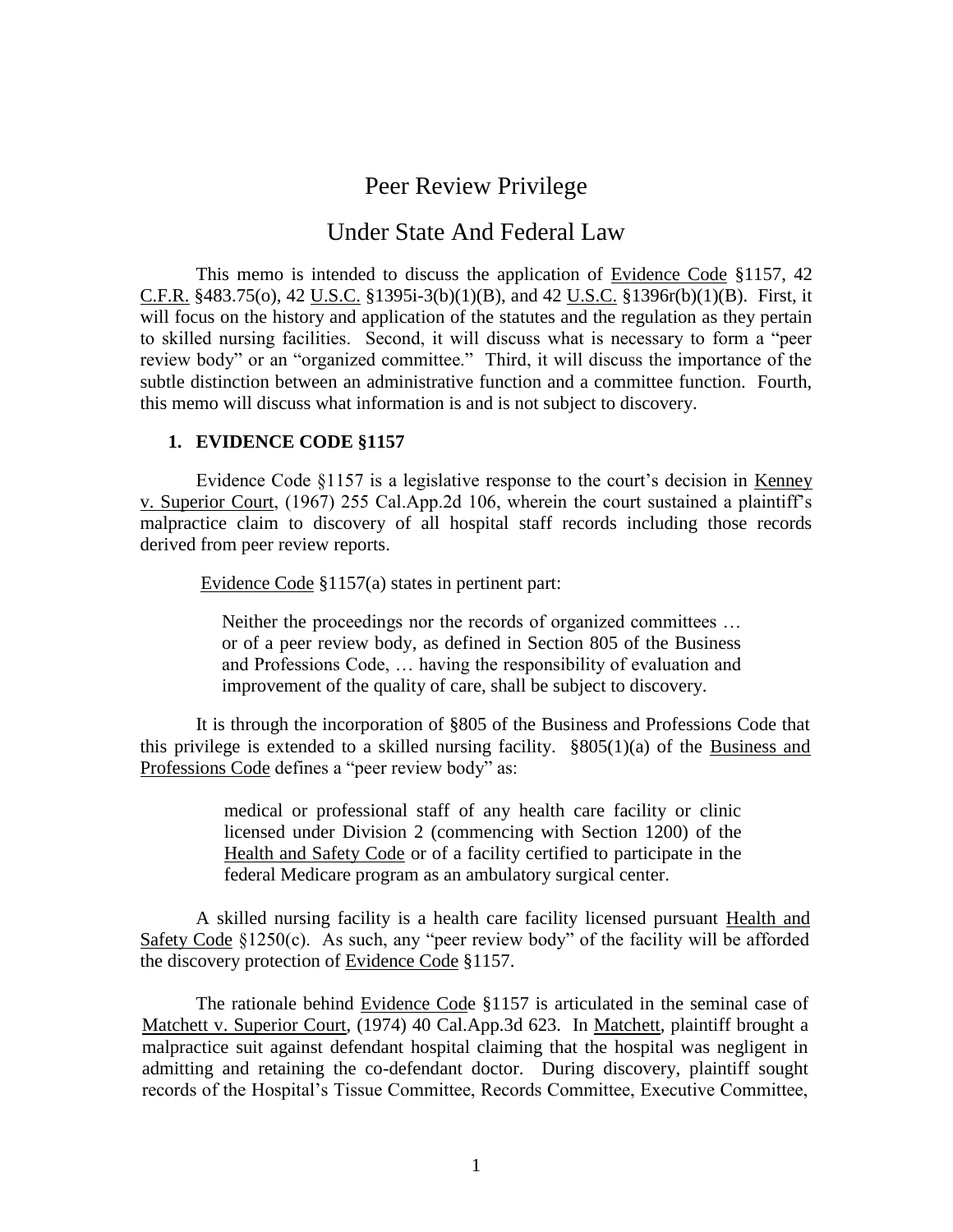and Credentials Committee. Ruling in favor of defendant, the court found that Evidence Code §1157:

> expresses a legislative judgment that the public interest in medical staff candor extends beyond damage immunity and requires a degree of confidentiality. Section 1157 was enacted upon the theory that external access to peer investigations conducted by staff committees stifles candor and inhibits objectivity. It evinces a legislative judgment that the quality of in-hospital medical practice will be elevated by armoring staff inquiries with a measure of confidentiality. … Section 1157 represents a legislative choice between competing public concerns. It embraces the goal of medical staff candor at the cost of impairing plaintiffs' access to evidence." (Id at 629).

In short, Section 1157 is intended to encourage facilities to create a committee that will be responsible for evaluating the delivery of care without fear that their investigation will end up in the hands of plaintiff's counsel. For Section 1157 to apply, however, such records or proceedings must be those of a "peer review body" or an "organized committee."

# **2. WHAT CONSTITUTES A "PEER REVIEW BODY" OR AN "ORGANIZED COMMITTEE?"**

As stated above, Business and Professions Code §805 defines a "peer review body" to include "medical or professional staff of any health care facility or clinic licensed under Division 2 (commencing with Section 1200) of the Health and Safety Code." While the statute is silent as to what constitutes an "organized committee," case law has offered a little guidance.

In County of Los Angeles v. Superior Court of Los Angeles County (Martinez), (1990) 224 Cal.App. 3d 1446, the court held that a peer review committee can involve all members of a particular department, including licensed and unlicensed staff "[s]o long as the statutory purpose of peer professional evaluation and improvement of the quality of care is served, …, the specific composition of the reviewing body is best left to the health care professionals." (Id. at 1454). In addition, the County of Los Angeles Court held that the statute does not require the peer review committee to keep minutes or any other formal organizational indicia. (Id. at 1453.)

While the court has clearly allowed all staff, both licensed and unlicensed, to serve on a peer review committee, a facility must give great consideration when deciding whether its administrator should serve on that committee, especially when the administrator is charged with an administrative function similar to that of the committee.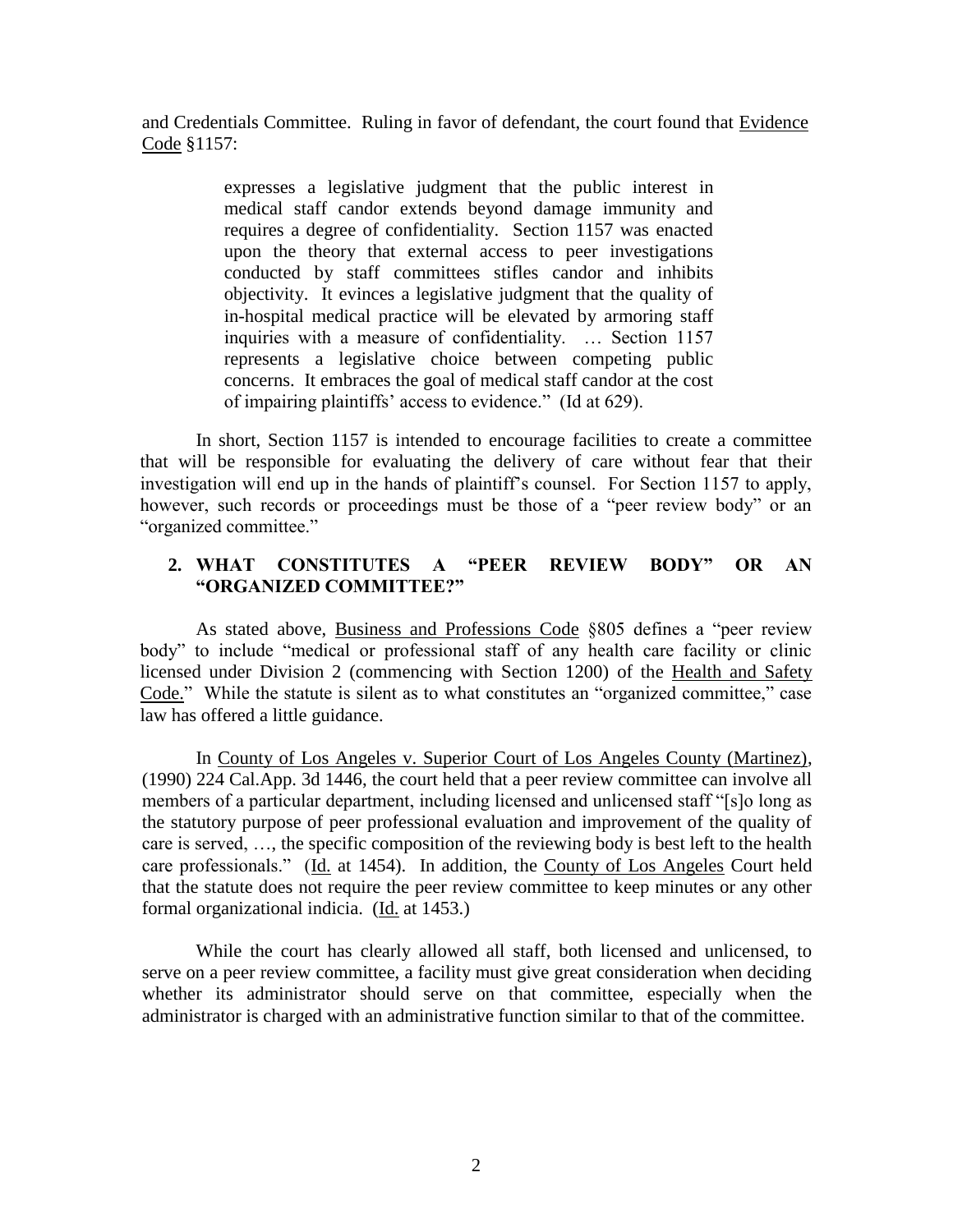## **3. THE DISTINCTION BETWEEN AN "ADMINISTRATIVE FUNCTION" AND A "COMMITTEE FUNCTION."**

In Willits v. Superior Court (1993) 20 Cal.App. $4<sup>th</sup>$  90, the court recognized that medical facilities have a dual structure. First, an administrative governing body takes ultimate responsibility for the quality and performance of the medical facility. Second, an organized medical staff entity has responsibility for providing medical services, and is responsible to the governing body for the adequacy, and quality of the medical care rendered to patients in the hospital. (supra at 100.) While the records and proceedings of the "medical staff governing body" are afforded the privilege under Section 1157, **administrative records are not.** (Matchett at 629.) (Emphasis added.)

Since administrative records are not afforded the privilege, a potential problem arises when an administrator, having particular administrative functions, serves on a committee charged with a similar function. This does not mean, however, that an administrator cannot serve on the committee. In fact, the court in Santa Rosa Memorial Hospital v. Superior Court, (1985) 174 Cal.App.3d 711, upheld the privilege even though the administrator's function was similar to that of the peer review committee she served on. The Santa Rosa court, however, warns:

> [I]nformation developed or obtained by hospital administrators or others which does not derive from an investigation into the quality of care or the evaluation thereof by a medical staff committee, and which does not disclose the investigative and evaluative activities of such a committee, is not rendered immune from discovery under Section 1157 merely because it is later placed in the possession of a medical staff committee or made known to committee members; this may be so even if the information in question may be relevant in a general way to the investigative and evaluative functions of the committee. **Hospital Administrators cannot evade their concurrent duty to insure the adequacy of medical care provided patients at their facility simply by purporting to have delegated that entire responsibility to medical staff committees.** The responsibilities of hospital administrators pertaining to the quality of in-hospital care will, of course, usually be related to the similar duties of medical staff committees. (Id. at 724). (Emphasis added.)

Therefore, if an administrator is to serve on a committee, it is vital to understand which activities are considered administrative, and which activities are considered those of the committee. The Santa Rosa Court clarifies this subtle distinction.

In Santa Rosa, plaintiff brought a cause of action against the hospital claiming she suffered injuries as a result of an infection acquired while a resident at the hospital. During discovery, Plaintiff sought information as to the contents of an infection control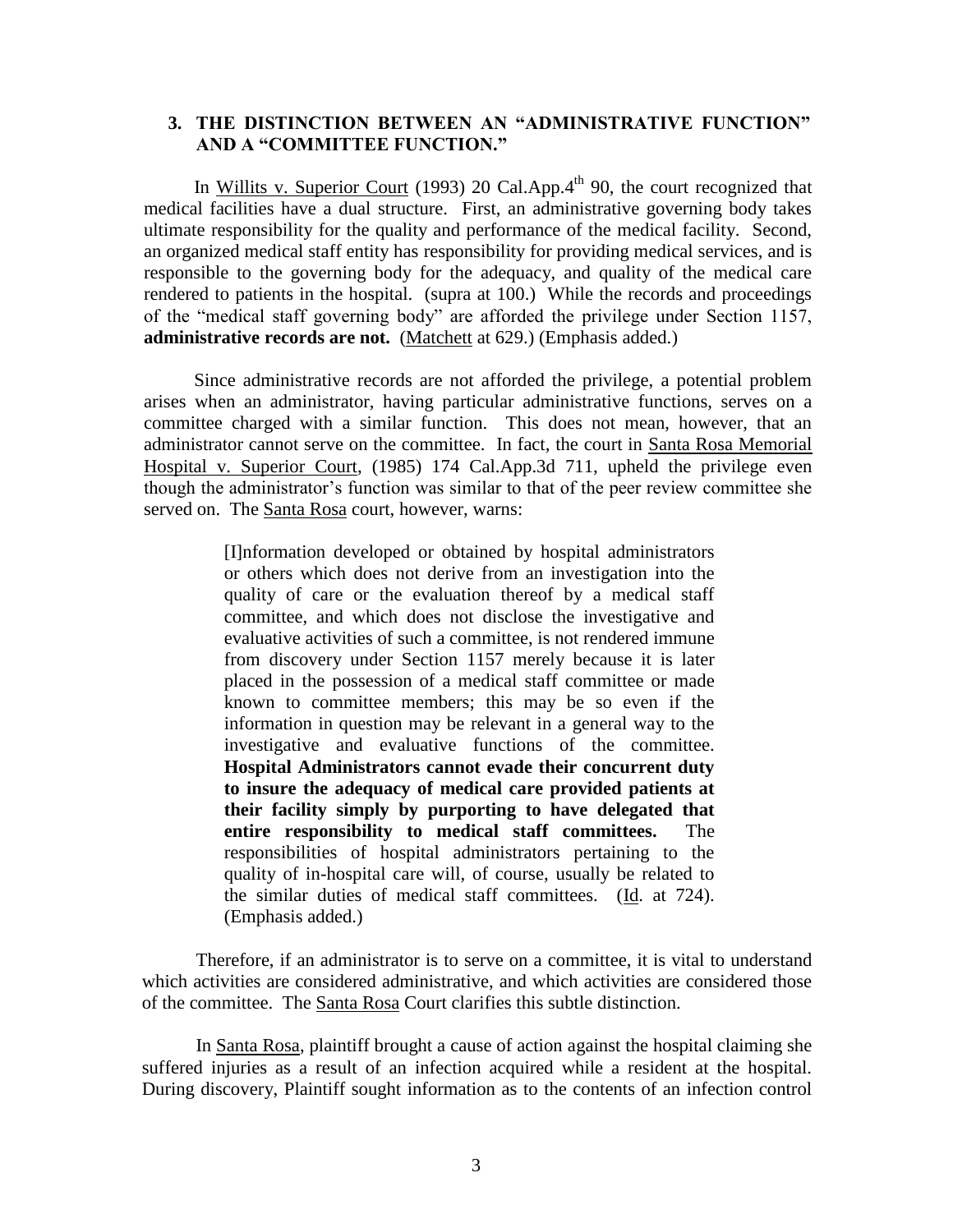committee meeting held subsequent to the injury. The hospital, asserting the records and proceedings of that meeting are afforded a privilege under Section 1157, denied discovery. Plaintiff asserted that because the administrator has a duty pursuant to California Administrative Code §70739 to implement an infection control program, the committee serves purely an administrative function, and is not entitled to the privilege afforded by Section 1157. When the administrator serves on a committee, and the duties of that administrator and the purpose of the committee overlaps, The Santa Rosa court held that:

> The court must explore and determine the extent to which an administrator's responsibilities may be independent of her participation in activities of the infection control committee. Since the immunity afforded by section 1157 applies only to records and proceedings, not to person, it cannot be invoked by the hospital simply because the administrator is a member of a committee whose records and proceedings are protected by the statute. (Id. at 730.)

To solve this problem, the court looked to the source of the administrator's responsibility. In reviewing the code and its incorporation of the American Hospital Association Guidelines and the Joint Commission on Accreditation of Hospitals manual, and the facility's medical staff bylaws, the court was able to determine that the administrator had duties and responsibilities independent and apart from those of the infection control committee. Essentially, the hospital had a duty to establish and implement an adequate infection control program, while the committee was to monitor the effectiveness of that program. Thus, documents concerning the implementation of the program would be subject to discovery, while documents concerning the effectiveness of that program would not (Id. at 725).

Santa Rosa demonstrates the importance of the facility to have a clear understanding of the administrator's legal duty, because it would then be able to craft a set of medical staff bylaws that clearly segregates the administrative duty and the committee duty. It is important to remember that when asserting the privilege, the burden of proof rests with the facility. (Matchett v. Superior Court, supra, 40 Cal. App.3d at 627.) If it is not clear to the court whether the committee is administrative or peer review, an "in camera" hearing would likely be required. (Santa Rosa v. Superior Court (1985) 174 Cal.App.3d. 711; Hinson v. Clairemont Community Hospital, (1990) 218 Cal.App.3d 1110.)

#### **4. INFORMATION SUBJECT TO DISCOVERY**

As used in the context of Evidence Code §1157, the term discovery means the "formal exchange of evidentiary information between parties to a pending action." Arnett v. Dal Cielo, (1996) 14 Cal. 4th 4. This definition, however "does not include a subpoena issued … by an administrative agency for purely investigative purposes." (id. at 24.) This rule allows administrative agencies, such as the Department of Health Services, to seek information ordinarily protected by the committee. As the decision in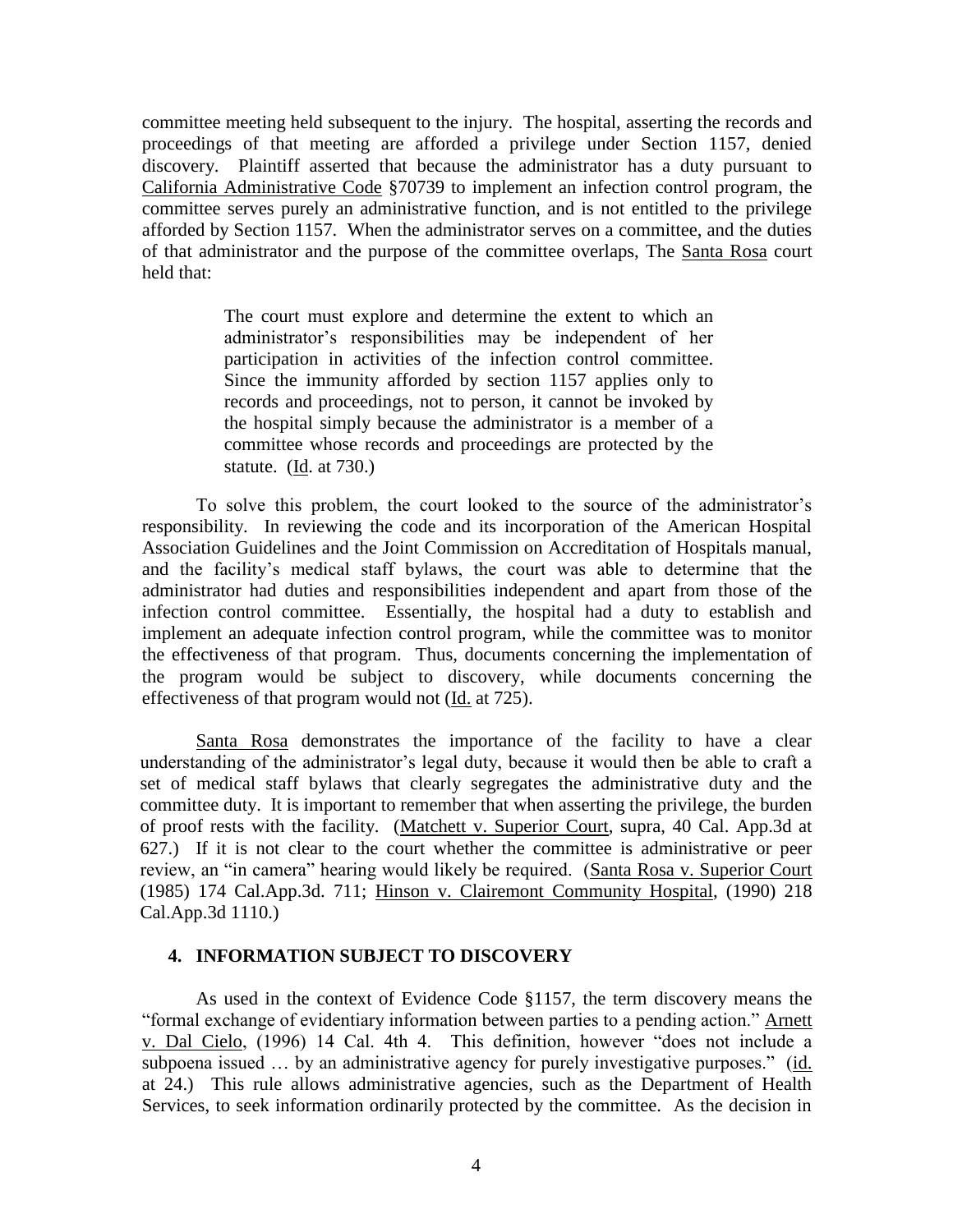Fox v. Kramer, (2000) 22 Cal.4th 531 points out, disclosure of peer review materials to the DHS, does not constitute a waiver.

In Fox v. Kramer, (2000) 22 Cal.4th 531, the DHS sent an "expert" to investigate a claim that a surgery was performed at the hospital after the patient withdrew her consent. During the course of the investigation, the DHS requested, and received numerous materials relating to a peer review committee meeting held subsequent to the surgery. It was from the records of this committee meeting, the DHS formed its opinion. Subsequently, Plaintiffs issued a trial subpoena requesting the report. The DHS provided a significantly redacted version of the report along with a declaration indicating that the majority of the report was based on peer review material and was subsequently protected by a privilege the DHS did not have authority to waive. In asking the court to compel production, Plaintiffs brought forth three contentions: (1) the privilege was waived when the hospital provided the records to the Department; (2) Plaintiffs could still subpoena the investigator to testify as to he found; and, (3) The privilege only applies to discovery, it does not apply to trial subpoenas.

First, the court held the "hospital peer review committee records did not lose their immunity from discovery simply because they were reviewed in the course of an administrative investigation." (Id. at 540). Second, the court held that "when an expert has relied on privileged material to formulate an opinion, the court may exclude his testimony or report as necessary to enforce the privilege." (Id. at 541.) In a footnote, the court stated that "it would contradict legislative intent to permit the parties to manipulate the DHS investigative process in order to accomplish an end run around the discovery bar of Evidence Code §1157." (Id. at 541, n. 1). Third, the court held "the purpose of the provision would clearly be undermined if a party to a civil action could obtain through a trial subpoena the same evidence that it was prohibited from obtaining through a pretrial discovery request." (Id. at 542).

Although not addressed by the court, Fox provides an additional lesson. In Fox, one of the plaintiffs was also a doctor at the defendant facility and was permitted to attend the committee meeting. The practice of allowing an injured party to attend such a meeting can prove to be problematic as the courts have routinely held that the privilege can be voluntarily waived by any member attending such a meeting. (Matchett v. Superior Court, (1974) 40 Cal.App.3d 623; Santa Rosa v. Superior Court, (1985) 174 Cal.App.3d 711; West Covina Hospital v. Superior Court (Tyus), (1986) 41 Cal.3d 846.) Since the plaintiff doctor attended the committee meeting, he is free to testify as to what transpired at the meeting. To avoid this potential conflict, it is recommended that potential plaintiffs be excused from the committee meetings.

It is important to remember, however, plaintiffs do not have the right to seek the identity of the committee members as "it would be an incongruous result if the statute protected the work product of the review committee but exposed the identity of the evaluating committee members whose candor the statute seeks to promote." Willits v. Superior Court, (1993) 20 Cal. App. 4th 90, 97.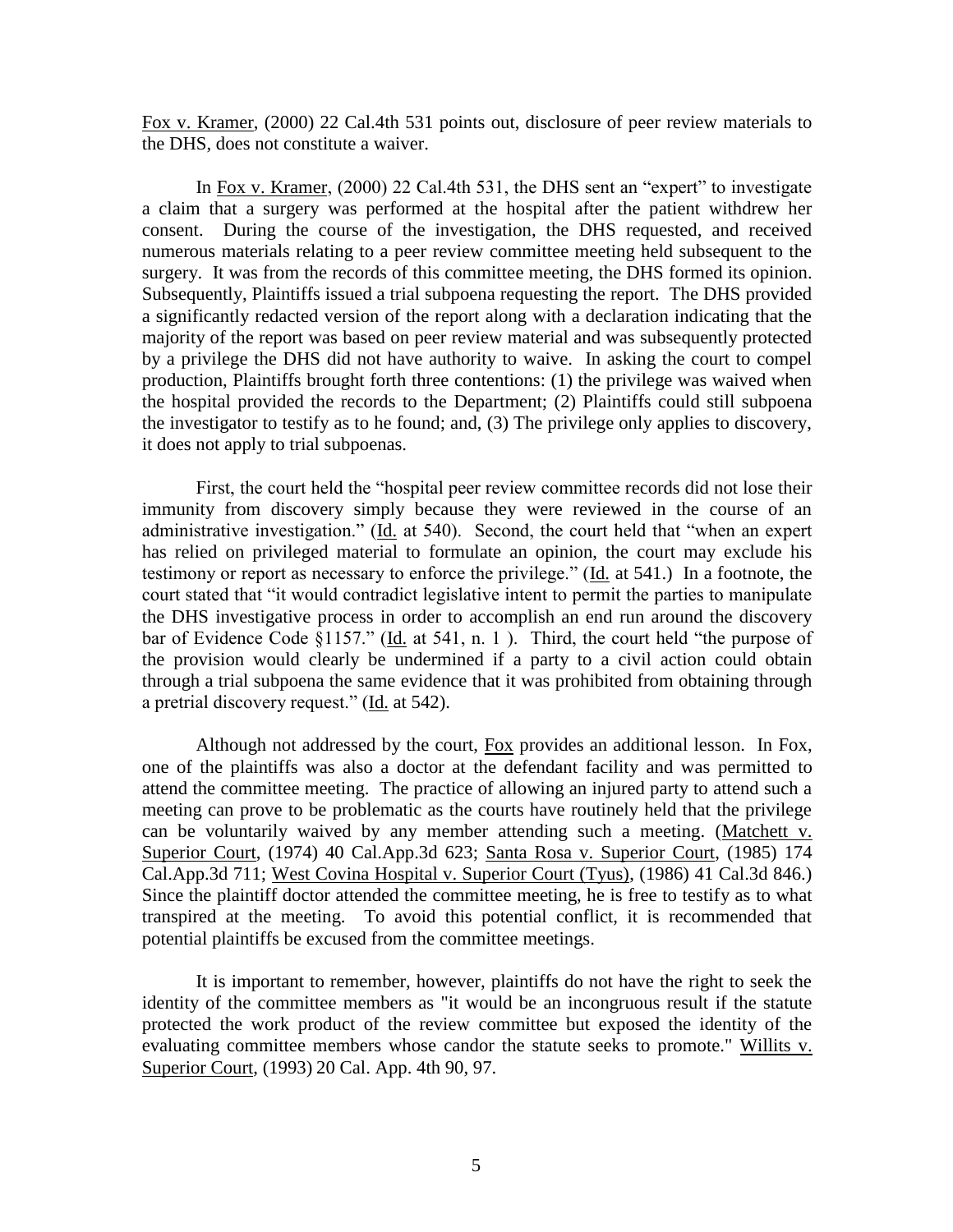Documents created for the exclusive use of the committee, although created outside the actual committee meeting were afforded the privilege in Matchett v. Superior Court (1974) 40 Cal.App.3d 623.

## **5. THE FEDERAL PEER REVIEW PRIVILEGE**

A Federal Peer Review Privilege exists for skilled nursing facilities that receive benefits under the Medicare program (42 U.S.C. §1395i-3(b)(1)(B)) and/or Medicaid program  $(42 \text{ U.S.C. } §1396r(b)(1)(B))$ . Additionally, the code of Federal Regulations under 42 C.F.R. §483.75(o), contains a peer review privilege. All three bodies of law are identical in content and provide:

- (1) A facility must maintain a quality assessment and assurance committee consisting of--
	- (i) The director of nursing services;
	- (ii) A physician designated by the facility; and
	- (iii) At least 3 other members of the facility's staff.
- (2) The quality assessment and assurance committee--
	- (iv) Meets at least quarterly to identify issues with respect to which quality assessment and assurance activities are necessary; and
	- (v) Develops and implements appropriate plans of action to correct identified quality deficiencies.
- (3) **A State or the Secretary may not require disclosure of the records of such committee except in so far as such disclosure is related to the compliance of such committee with the requirements of this section.** (Emphasis added.)
- (4) Good faith attempts by the committee to identify and correct quality deficiencies will not be used as a basis for sanctions.

Initially, it is important to note that unlike the California privilege, the Federal privilege contains minimum requirements in terms of which staff members must serve on the committee, and how often this committee must meet. Past this mandate, case law interpreting this privilege is scarce. In fact, as recently February 25, 2003, the New York Court of Appeals recognized that no "federal court has previously interpreted this statutory exemption." In the matter of Subpoena Duces Tecum to Jane Doe (2003) 99 N.Y.2d 434, 439. Moreover, the State of California has yet to interpret this federal exemption. Therefore, we must look to other state courts for guidance.

The first state court to interpret the federal statute was the Supreme Court of Missouri, in the matter of State of Missouri Ex Rel. Boone Retirement Center, Inc. v. Honorable Gene Hamilton, (1997) 946 S.W.2d 740. In State of Missouri, the Attorney General initiated a criminal investigation of the "Boone" skilled nursing facility in an effort to determine whether the residents of the facility were the victims of criminal neglect under state statute. As part of the Attorney General investigation, a subpoena was issued requiring "Boone" to produce "any and all quality assurance records, and/or attachments, reflecting materials generated by or presented to the Boone Retirement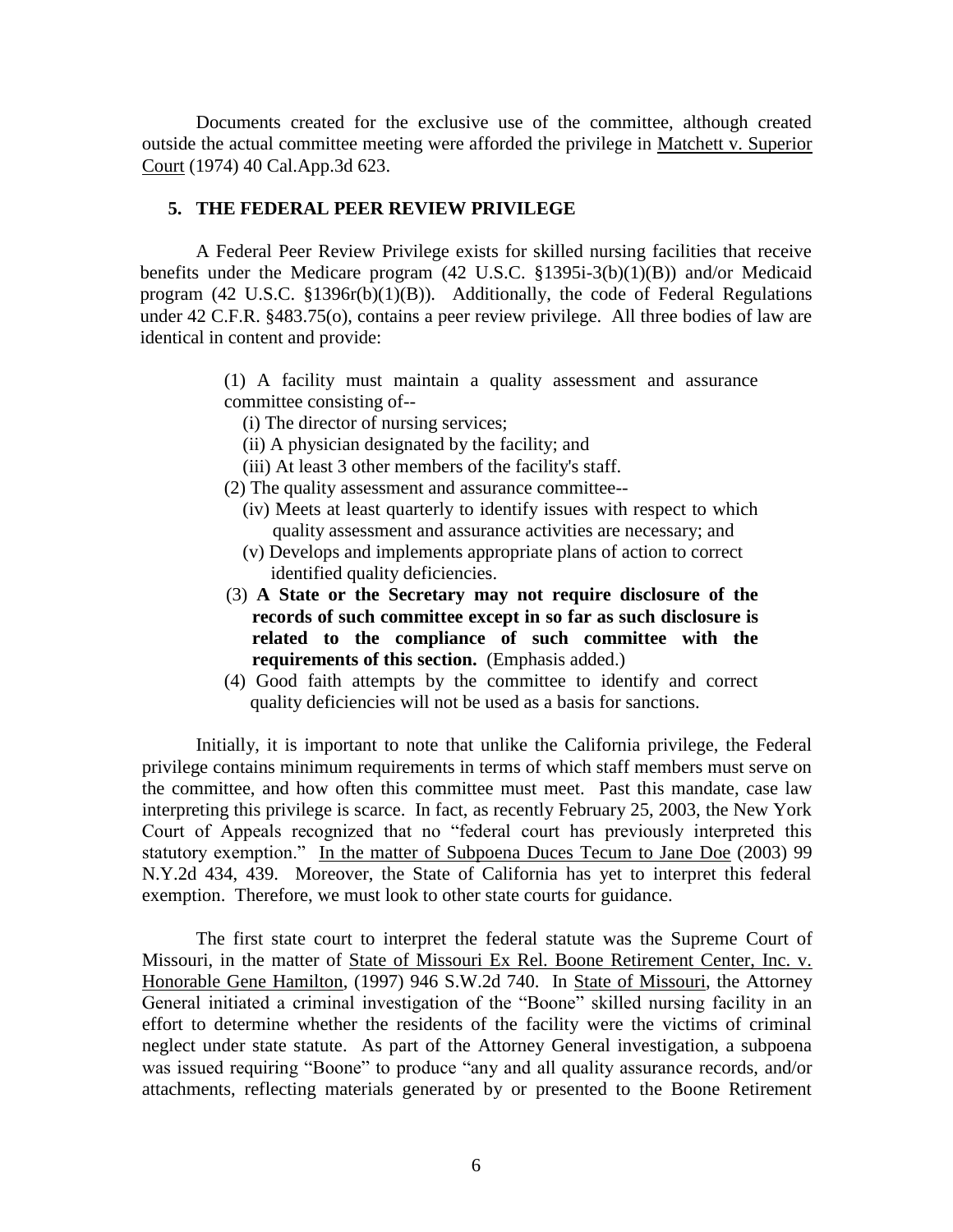Center Quality Assurance Committee." (Id. at 741) "Boone" subsequently filed a motion to quash, claiming 42 U.S.C. §1395i-3(a)(b)(1)(B) prohibited the State from seeking disclosure.

In reaching a conclusion, the court found it important to focus Congress' intended definition of the term "State." To decipher, the court turned to 42 U.S.C. §1395x(x) and 42 U.S.C. §410, where the court held that the "Congressional definition is territorially focused, not functionally limiting; it intends to include within "State" the whole of the functional, legal entity organized to act as a government within a territory of land recognized by the federal government for that purpose." (Id. at 742.) With this definition in mind, the privilege would "prohibit a state grand jury from commanding disclosure of records of quality assurance committees formed pursuant to those statutes." (Id. at 742.) This holding would suggest that all arms of the State, civil and criminal, are prohibited from compelling disclosure of peer review materials. An exception, of course, would apply to those agencies charged with the responsibility of enforcing the Medicare and Medicaid programs.

It is also important to note that in dictum, the State of Missouri Court provided:

The statute limits the scope of the privilege to "records of such committee." This statutory privilege is exceedingly narrow. It protects the committee's own records – its minutes or internal working papers or statements of conclusions – from discovery. No honest reading of the statute, however, can extend the statute's privilege to records and materials generated or created outside the committee and submitted to the committee for its review. (Id. at 743.)

In the only other case interpreting this statute, In the Matter of Subpoena Duces Tecum to Jane Doe (2003) 99 N.Y.2d 434, the New York Court of Appeals had a different opinion.

While acknowledging the court's opinion in State of Missouri, the Jane Doe court held:

> The federal statute does not restrict quality assurance records to only those reports created by quality assurance committee members themselves. We read the language "records of such committee" as encompassing within its parameters **any** reports generated by **or at the behest** of a quality assurance committee for quality assurance purposes. Of course, where the committee simply duplicates existing records from clinical files, no privilege will attach. However, compilations, studies, or comparisons of clinical data derived from multiple records, created by or at the request of committee personnel for committee use, are "records of such committee" and are entitled to protection from disclosure pursuant to federal law. (Id. at 441) (emphasis added.)